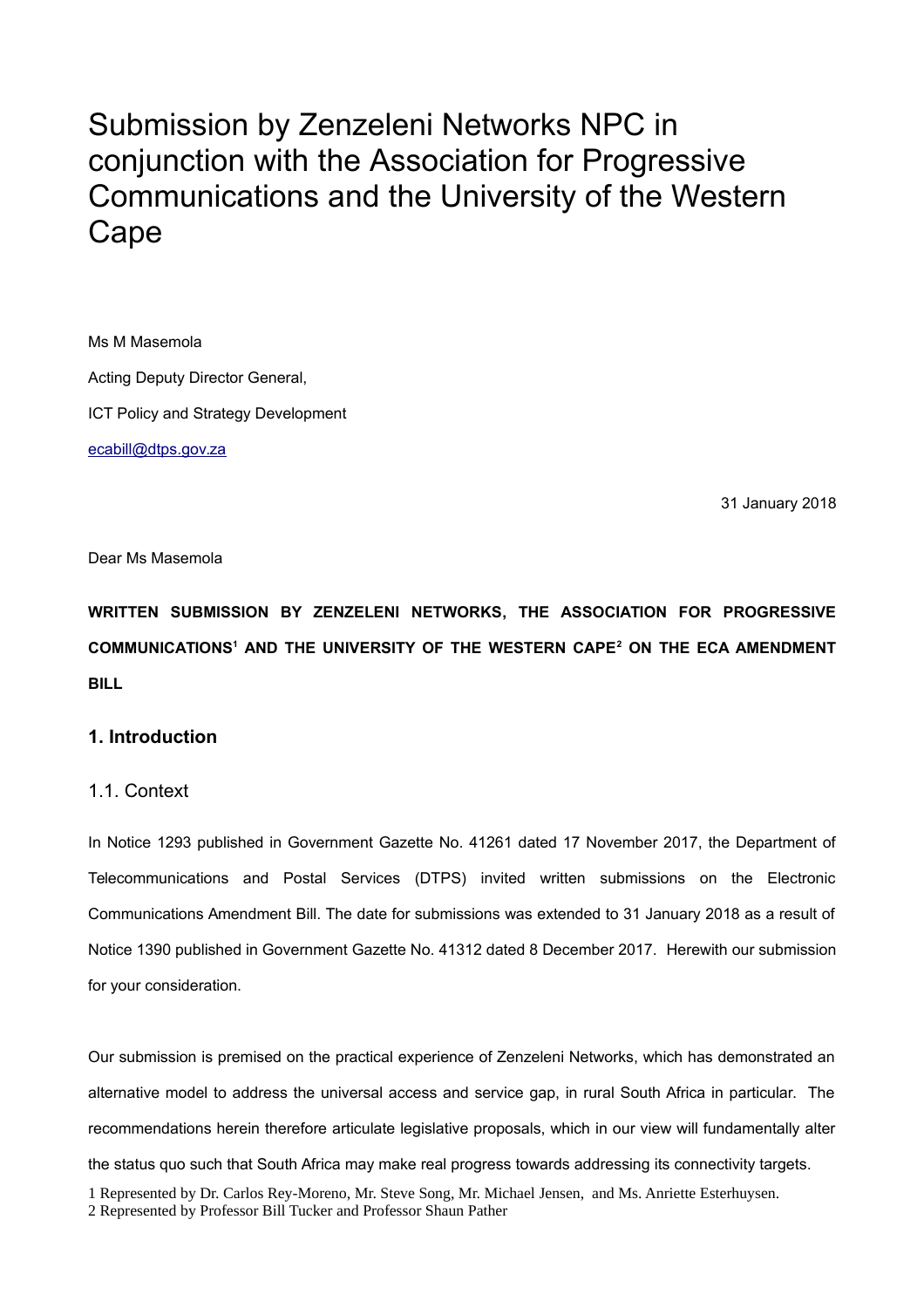## 1.2 Zenzeleni

Zenzeleni is a social innovation ecosystem through which rural communities have ownership of their telecommunication businesses, allowing them to maximise the benefits and value thereof. Its roots are founded in post-graduate doctoral research at the University of the Western Cape (UWC). Subsequently, it became a UWC spin-off in partnership with the Mankosi community, in one of the most disadvantaged areas of the Eastern Cape. This ecosystem is managed by a non-profit organisation, Zenzeleni Networks NPC, which ensures that the needs of the community are fulfilled. This includes:

- The deployment and use of affordable technologies that community members can install, maintain and operate.
- The co-creation of a local business whose income is re-invested back into the community.
- Knowledge transfer, uptake and transferring of skills.
- Ensuring access to a reliable backhaul network, that is scalable and managed in a way that increasingly reduces user costs, thereby ensuring a higher retention of local income within the community.
- Ongoing engagement with the broader telecommunication ecosystem to ensure compliance, access opportunities and efficiencies.

The first Internet Service Provider (ISP) in this ecosystem, Zenzeleni Networks Mankosi Co-op ltd, is a demonstrated proof of its potential, as it currently connects 3000 people and 8 institutions, offering prices as cheap as 20 times lower than those offered by existing operators. Zenzeleni Networks Mankosi is a 100% Black Owned, 40% women, telecommunications co-operative that has been legally sanctioned by ICASA and holds ECS and ECNS exemptions.

Zenzeleni has already made submissions to the Department of Telecommunications and Postal Service Portfolio Committee on the Cost to Communicate in South Africa<sup>[3](#page-1-0)</sup>, as well as presentations in their Public Hearings<sup>[4](#page-1-1)</sup> showing that historically disadvantaged persons are promoting universal provision of electronic communications networks and electronic communications services and connectivity for all.

<span id="page-1-1"></span><span id="page-1-0"></span><sup>4</sup> <https://pmg.org.za/committee-meeting/23322/>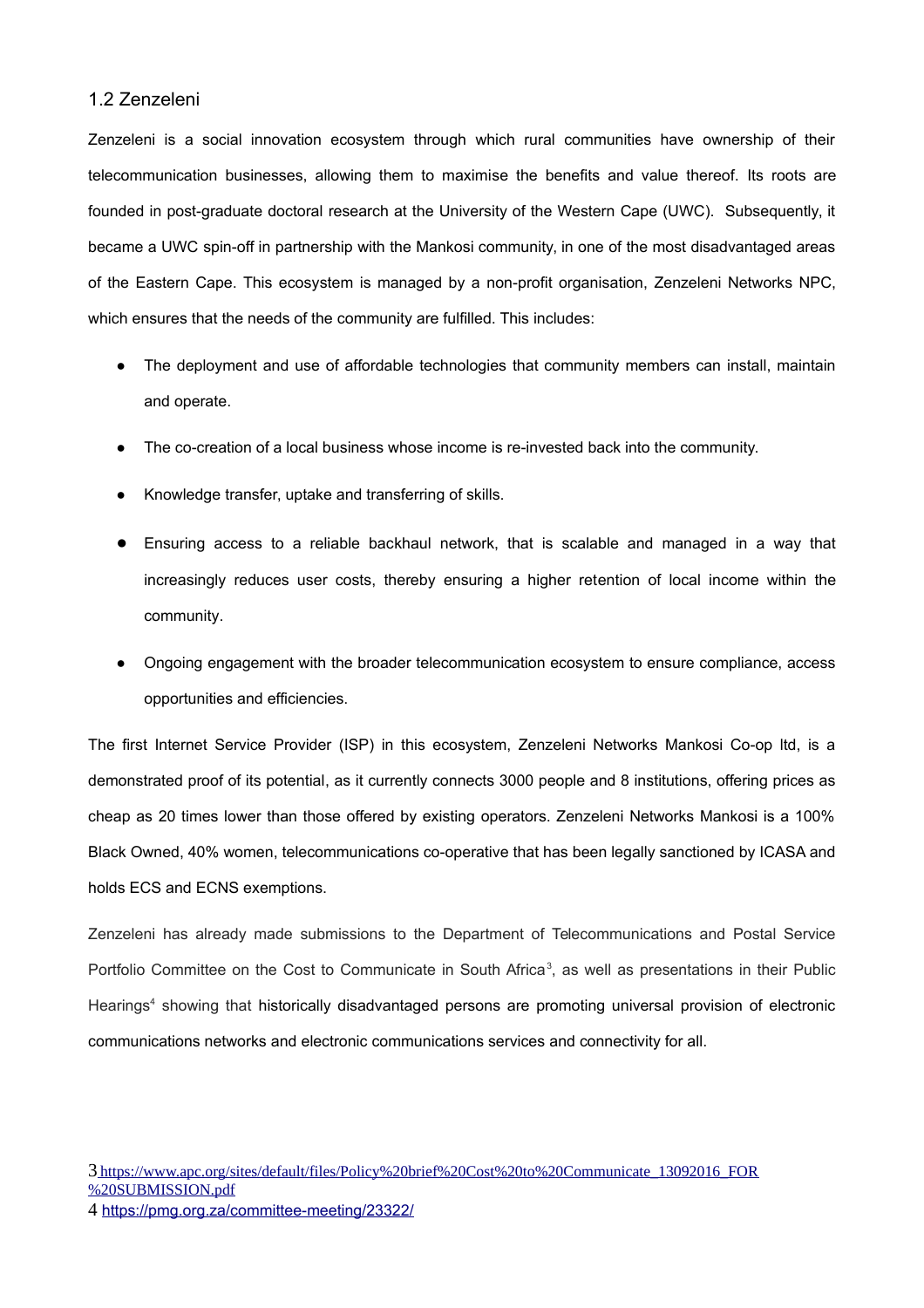#### 1.3 Zenzeleni's relation to South African and international policy and regulation

Zenzeleni's ecosystem promotes the concept that historically disadvantaged communities can obtain the technical and related skills, including support, to install, manage and operate their own electronic communications services and infrastructure. This innovative arrangement for communities to self-provide is globally known as a Community Network, which, according to SA Connect, South Africa's Broadband Policy<sup>[5](#page-2-0)</sup>, is considered as one of the alternatives to close the digital divide. This approach was also highlighted as one of the more desirable alternatives to reduce the Cost to Communicate during Public Hearings from the Department of Telecommunications and Postal Services<sup>[6](#page-2-1)</sup>.

This is line with Recommendation 19 from the ITU Telecommunications development Sector, which includes that "business models which can achieve financial and operational sustainability can be operated by local entrepreneurs supported by a variety of initiatives"<sup>[7](#page-2-2)</sup>.

Community Networks are akin to "community innovations" which the National Integrated ICT Policy White Paper published in Notice No. 1212, Government Gazette No. 40325 dated 3 October 2016 (the White Paper) aims at promoting. As such, Zenzeleni has received an award for South Africa's Best Innovation with Social Impact in the last edition of the Technology Innovation Agency's Innovation Bridge 2017<sup>[8](#page-2-3)</sup>, and was Finalist Award in the Equal Rating Innovation Challenge by the Mozilla Foundation $9$ .

Additionally, one of the interventions of the White Paper is to unlock the potential of ICTs to eliminate poverty and reduce inequality in the country by 2030 is to facilitate growth in SMMEs in the ICT sector. Zenzeleni Networks, the umbrella support organisation, and Zenzeleni Networks Mankosi (the local co-operative which operates the network) are SMME's as defined by the National Small Business Development Act (NSB Act) of 1996 as amended by the National Small Business Amendment Acts of 2003 and 2004, and adopted by the ICT SMME Development Strategy published in Notice No. 1252, Government Gazette No. 41243 dated 10 November 2017. Small business is defined as "*a separate and distinct business entity, including co-operative enterprises and non-governmental organisations, managed by one owner or more which, including its branches or subsidiaries, if any, is predominantly carried on in any sector or sub sector of the economy*

<span id="page-2-2"></span>7 <https://www.itu.int/en/ITU-D/Conferences/WTDC/Documents/D-TDC-WTDC-2014-PDF-E.pdf>

<span id="page-2-3"></span>8[https://www.innovationbridge.info/ibportal/?q=content/landline-cellphone-internet-plan-empowers](https://www.innovationbridge.info/ibportal/?q=content/landline-cellphone-internet-plan-empowers-communities-their-terms)[communities-their-terms](https://www.innovationbridge.info/ibportal/?q=content/landline-cellphone-internet-plan-empowers-communities-their-terms)

<span id="page-2-1"></span><span id="page-2-0"></span><sup>5</sup> Notice No. 953, Government Gazette No.37119 dated 6 December 2013 6<https://pmg.org.za/committee-meeting/23322/>

<span id="page-2-4"></span><sup>9</sup><https://equalrating.com/innovative-solutions/>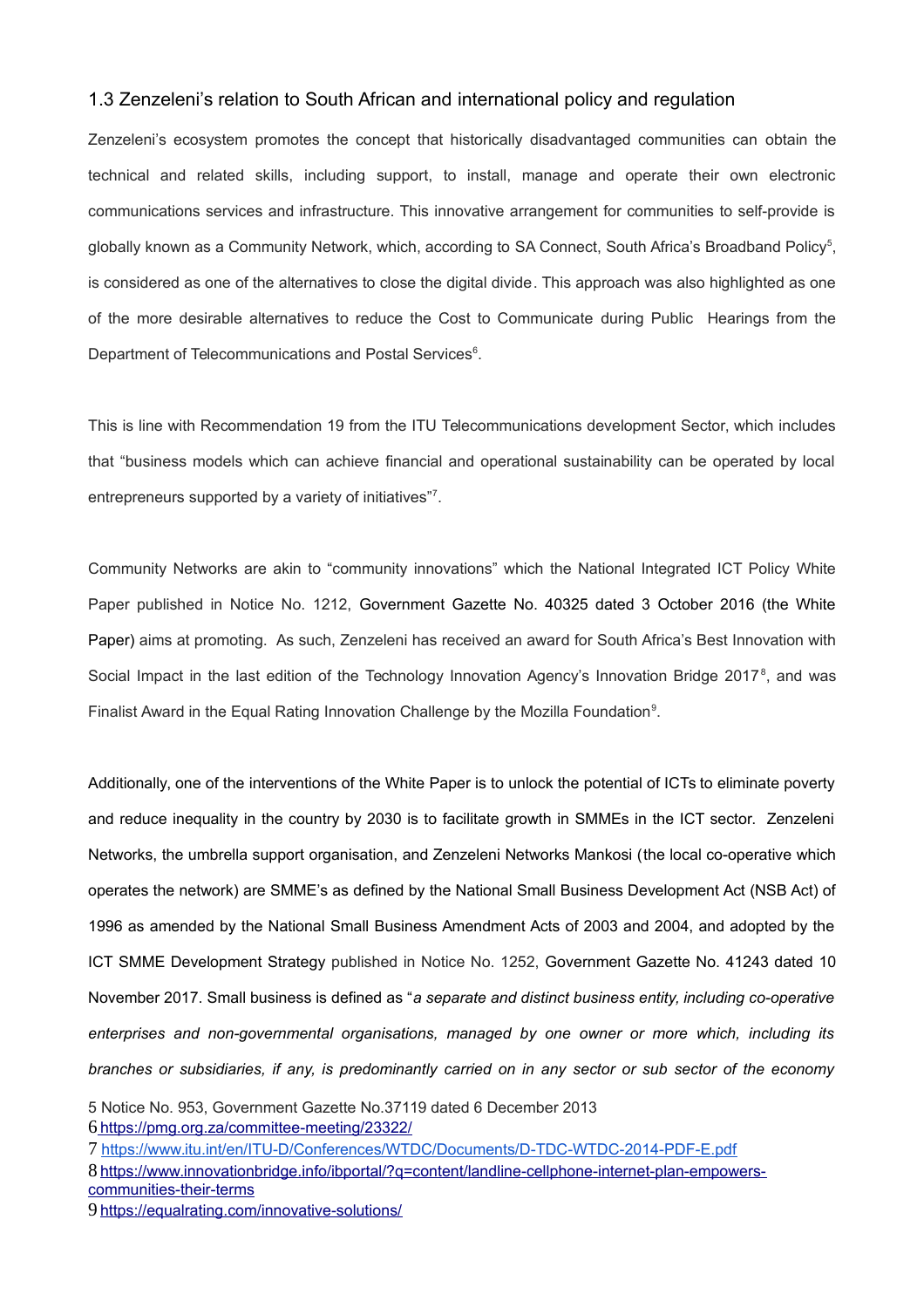*mentioned in Column I of the Schedule*". Throughout this document we will consider, as in the definition above, that telecommunications co-operatives such as Zenzeleni Networks Mankosi are SMMEs.

| <b>Enterprise Size</b> | Annual Turnover (SA Rand)                            | Number of employees             |
|------------------------|------------------------------------------------------|---------------------------------|
| Medium                 | Less than R4 million to R50                          | Fewer than 100 to 200 employees |
|                        |                                                      |                                 |
|                        | million                                              |                                 |
| Small                  | Less than R2 million to R25   Less than 50 employees |                                 |
|                        |                                                      |                                 |
|                        | Million                                              |                                 |
| Very small             | Less than R200 000 to R500 000                       | Fewer than 10 to 20 employees   |
| Micro                  | Less than $R150000$                                  | Less than 5                     |
| Survivalist            | Operate in the informal economy.                     |                                 |
|                        |                                                      |                                 |
|                        | Income they generate is below the                    |                                 |
|                        |                                                      |                                 |
|                        | poverty line.                                        |                                 |

Table 1: Broad definitions of SMMEs in the National Small Business Act

Zenzeleni is a unique example in the country due to its focus and ability to achieve the Objects of the the Electronic Communications Act, 2005 (the ECA) that, in our opinion, are not given enough priority. The ECA Objects we refer to include:

- (c) promote the universal provision of electronic communications networks and electronic communications services and connectivity for all;
- (h) promote the empowerment of historically disadvantaged persons, including Black people, with particular attention to the needs of women, opportunities for youth and challenges for people with disabilities; and
- (p) develop and promote SMMEs and cooperatives

# 1.4 Nature of the Submission

This submissions highlights the challenges and barriers the current policy regime poses to SMME's such as the ones in the Zenzeleni ecosystem, those that "*promote the universal provision of electronic communications networks and electronic communications services and connectivity for all*" by empowering "*historically disadvantaged persons, including Black people*". In addition, it proposes alternative wording and solutions so its contribution to the Objects of the Act can reach a wider population.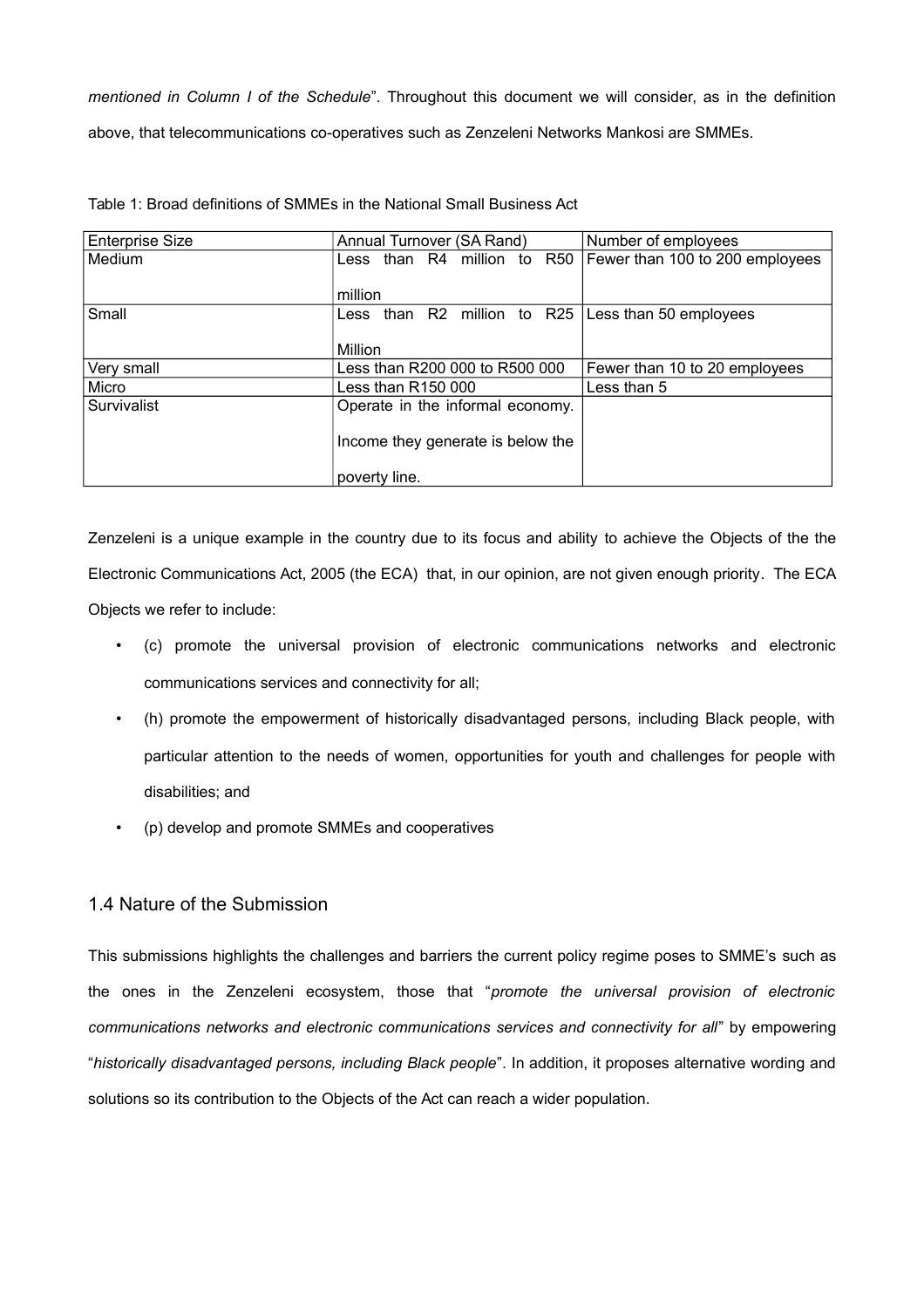## **2. Greater consideration for Co-operatives and SMMEs**

Despite the removal of barriers of entry for SMMEs, being one of the main interventions of the White Paper, there are only two new entries to the ECA amendment in relation to this. This, in our view indicates that it is taken for granted that the current policy promotes SMMEs and no substantive amendments to the ECA are required to change the current trend of industry concentration by large corporate players. However, as highlighted below, we believe that the proposed amendments are not sufficient, and that policy could include better provisions to promote their work.

The two entries are the following, and we suggest they are amended:

- Amendment of section 2 of Act 36 of 2005, change (c) "by the substitution for paragraph (p) of the following paragraph"
	- "*(p) develop and promote SMMEs and cooperatives and market entry by SMMEs;*".
	- Zenzeleni Networks proposes the following change instead by: " (p) develop and promote SMMEs and cooperatives and implement measures to support and encourage their entry into the market;"
- Amendment of section 31 of Act 36 of 2005, change (g), by the insertion after subsection (8) of the following subsection:
	- "*(8A)*

*(a) The 'use it or lose it' principle contemplated in subsection (8) does not apply to passive science services due to the nature of their operations which do not transmit signals frequently.* 

*(b) The Minister may, upon recommendation by the Authority, exempt SMMEs and new entrants from the 'use it or lose it' principle contemplated in subsection (8), upon good cause shown.* ";

○ Zenzeleni Networks applauds the government's decision to enforce a *'use it or lose it'* policy to spectrum licenses and the potential exemption to SMMEs, but other policy, or its combination with this, might be even more powerful as justified in Section 2.2.3 below.

# 2.1 Increased consideration for those SMMEs holding an ECS and ECNS license exemption

There are many sections in the ECA and the proposed amendments where provisions are made for licensees. However, there is no mention regarding those holding an ECS and ECNS license exemption. These exemptions are at the heart of the success of SMMEs such as Zenzeleni Networks and Zenzeleni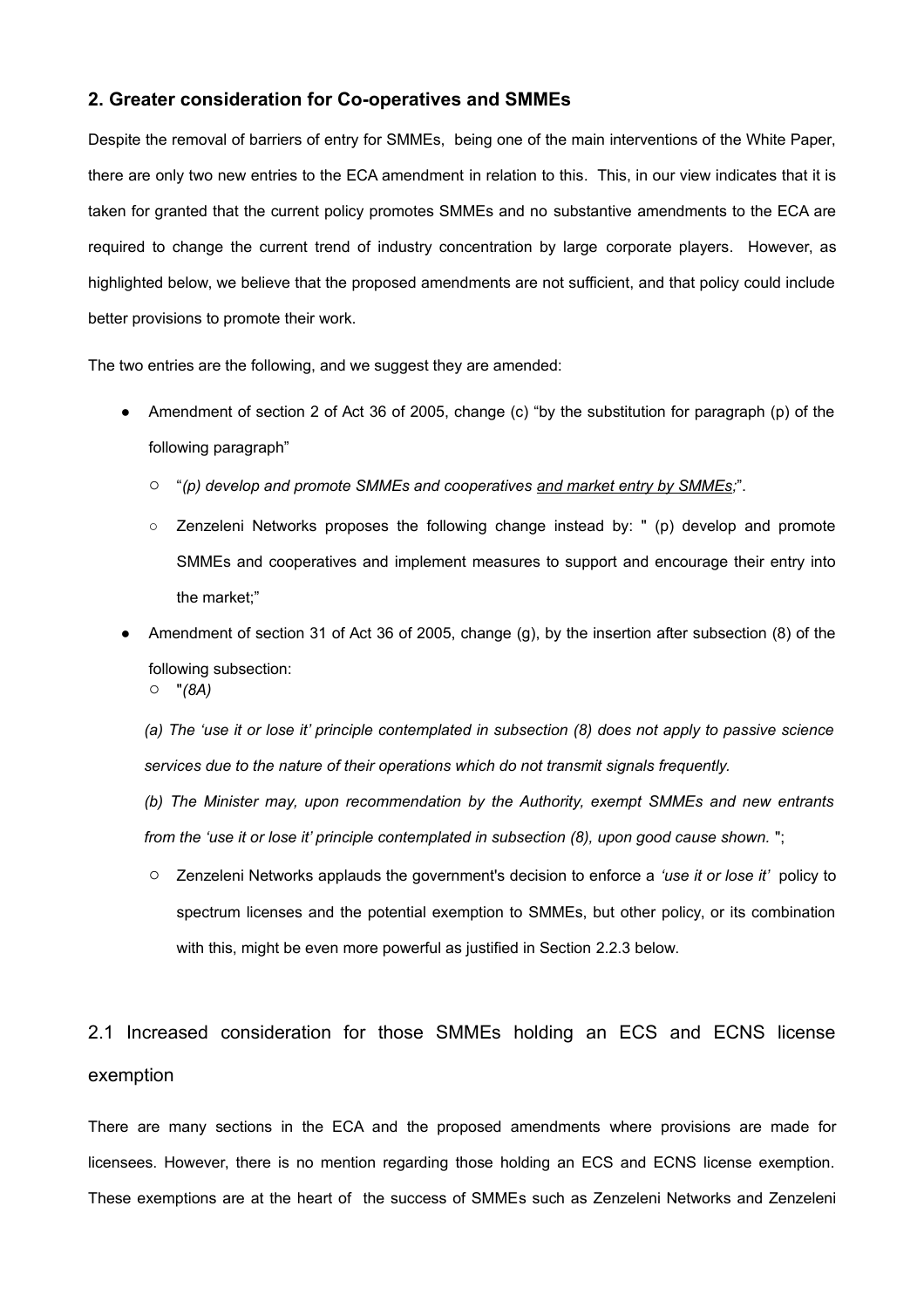Networks Mankosi as they reduce the compliance costs, highlighted as "*a key challenge hampering the development of SMMEs*" in the telecommunications industry in the ICT SMME Development Strategy.

The draft amendments fail to recognize this in several of the changes proposed as well as in not proposing changes to existing sections in the current Act which exclude this modality of service provision. In particular we refer to the following:

- In Section 37(1), provision is made for those "pursuant to a licence exemption", however the wording is not consistent throughout the Section, and similar wording is required to be incorporated in Sections 37(4) and 37(6), and subsequent section 38(4), for consistency purposes.
- In Section 88(1b) provision should be made for those holding a license exemption to be eligible for Universal Service and Access Fund subsidies. Similarly, in Sections 90(1), 90(2a), 90(3b) and 90(3c), provision should be made for consistency purposes.
- Finally, the current model only allows for ECNS exemptions for Class-type licenses, i.e. up to district level, as per Section 6 of the Act. However, considering a ever expanding backhaul network managed as a common good, such as the one proposed by Zenzeleni Networks, it is easy to see how this Class-type licence exemption limits its potential benefit in other districts. Having to apply for a class license per district complicates unnecessarily the management of such a commons infrastructure.

## 2.2. Spectrum considerations for SMMEs

The ICT SMME strategy recognizes that *"spectrum is an important enabler for entry and effective participation in the telecommunications sector*". Simultaneously, the White Paper acknowledges that the current model for spectrum allocation is not progressive as it further perpetuates dominance and is an inhibitor to potential entry of ICT small enterprises. Yet, as mentioned above, the only amendment to the ECA with relation to SMMEs is in relation to the "lose it or share it" policy. The rural access strategy in the amendments focus on a kind of quid-pro-quo for operators that are allowed access to spectrum/licenses in exchange for obligations to roll out into rural areas. There is more than sufficient evidence in the past of the failure of this approach. We would argue that the past practice of obligations for licensees have not worked, and therefore it does not make sense to continue to expect the large operators to address the rural connectivity divide through an obligations regime. Moreover, the business models and technology deployed by these operators may not be best suited to the sustainability of connectivity in rural areas. Thus, other approaches, in particular those which promote SMMEs working in these rural areas should be explored to reduce industry concentration.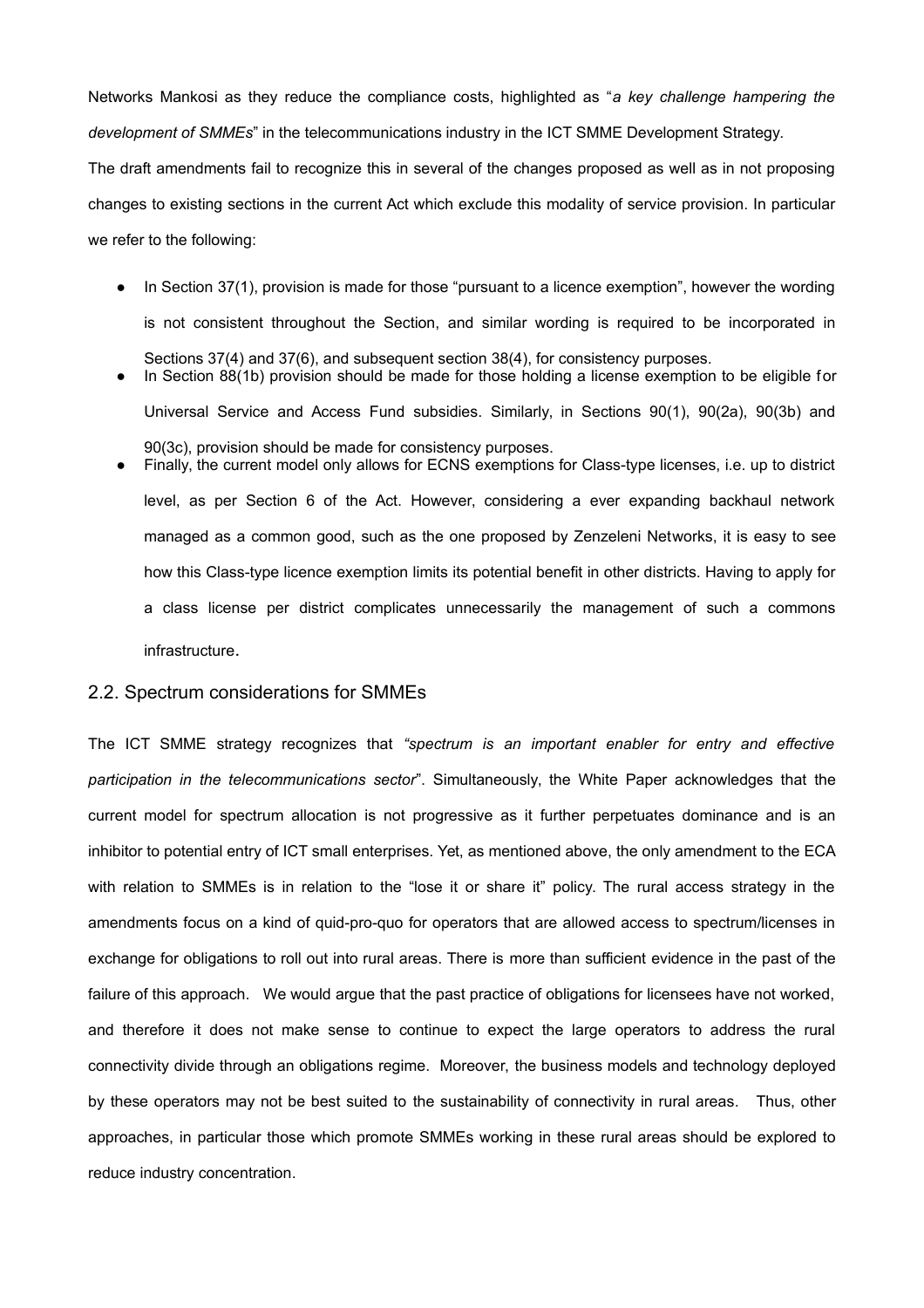Internationally, spectrum approaches for community networks have been already outlined, both from the ITU Telecommunications Development Section which recommends that "that administrations, in their radiospectrum planning and licensing activities, consider mechanisms to facilitate the deployment of broadband services in rural and remote areas by small and non-profit community operators"<sup>[10](#page-6-0)</sup>, as well as the Internet Society<sup>[11](#page-6-1)</sup>. Zenzeleni Networks not only subscribe these approaches, but has already presented some of them to the Department of Telecommunications and Postal Services Portfolio committee<sup>[12](#page-6-2)</sup>. They can be summarized as follows.

#### *2.2.1 Utilizing Unlicensed Spectrum*

WiFi access technologies in the unlicensed spectrum bands have proven to be an important complementary access technology, not just in South Africa but around the world. Non-profit initiatives such as Zenzeleni and Project Isizwe as well as a host of commercial SMME wireless access providers in South Africa have benefited from the availability of this technology to deliver affordable access to Internet into underserved areas. The strategic enabling role that unlicensed spectrum plays in enabling SMMEs to deliver affordable access should be explicitly recognised. Further, expanding the unlicensed frequency range and reviewing the power output levels, particularly in the 5GHz range, following the lead of regulatory changes in the UK<sup>[13](#page-6-3)</sup> and the United States<sup>[14](#page-6-4)</sup> would reduce interference and increase the ability of SMMEs across the entire country to delivery affordable communication.

#### *2.2.2 Dynamic Spectrum Access*

South Africa has been a global pioneer in the piloting of dynamic spectrum technologies such as TV White Spaces. South African research<sup>[15](#page-6-5)</sup> in this area has directly influenced United States regulation of TV White Space technologies. In addition, the Council for Scientific and Industrial Research (CSIR) have developed a Geo-Location Database<sup>[16](#page-6-6)</sup> for managing the deployment of these technologies that has met stringent international standards developed by the UK regulator. This technology is particularly relevant for South Africa for two reasons. The first is that the frequencies used by TV White Space technologies are particularly

<span id="page-6-0"></span>10 <https://www.itu.int/en/ITU-D/Conferences/WTDC/Documents/D-TDC-WTDC-2014-PDF-E.pdf>

<span id="page-6-1"></span>11 [https://www.internetsoci](https://www.internetsoci/)[ety.org/policybriefs/spectrum/](https://www.internetsociety.org/policybriefs/spectrum/)

<span id="page-6-2"></span>12[https://www.apc.org/sites/default/files/Policy%20brief%20Cost%20to%20Communicate\\_13092016\\_FOR](https://www.apc.org/sites/default/files/Policy%20brief%20Cost%20to%20Communicate_13092016_FOR%20SUBMISSION.pdf) [%20SUBMISSION.pdf](https://www.apc.org/sites/default/files/Policy%20brief%20Cost%20to%20Communicate_13092016_FOR%20SUBMISSION.pdf)

<span id="page-6-3"></span>13OFCOM Statement on spectrum access for consumers in the 5 GHz band

<https://www.ofcom.org.uk/consultations-and-statements/category-1/5-GHz-Wi-Fi>

<span id="page-6-4"></span>14 FCC Increases 5GHz Spectrum for Wi-Fi, Other Unlicensed Uses https://www.fcc.gov/document/fcc-increases-5ghz-spectrum-wi-fi-other-unlicensed-uses

- <span id="page-6-5"></span>15TV white space for South Africa - <http://www.ee.co.za/article/tv-whitespace-south-africa.html>
- <span id="page-6-6"></span>16 CSIR TV White Space Database [http://whitespaces.meraka.csir.co.za/about\\_page.jsp](http://whitespaces.meraka.csir.co.za/about_page.jsp)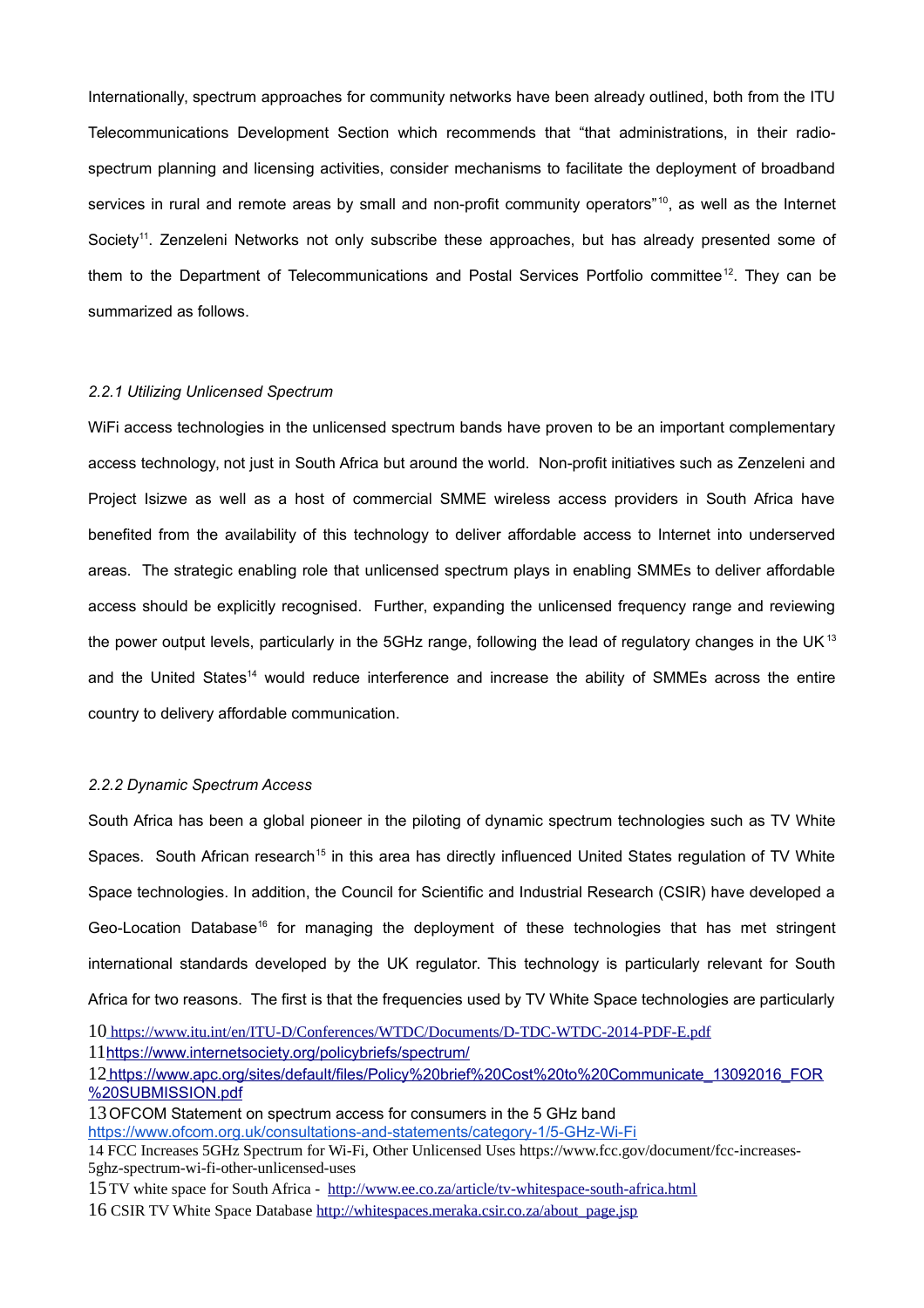well-suited to rural access where affordable and pervasive access to broadband remains a challenge. The second is that this technology which serendipitously re-uses empty television broadcast channels is particularly well-suited for rural South Africa where most of these channels are unused. Urgently expediting the the publication of dynamic spectrum regulations could specifically enable clause (p). A key advantage of these technologies is that they present very low risk for regulators but potentially very high benefits.

Further, it would be worth exploring a model like the Citizens Band Radio Service (CBRS) in the United States. The FCC is in the process of authorizing CBRS in the United States. This is a novel spectrum allocation structure that uses dynamic allocation technology to enable three tiers of users to share spectrum. The U.S. military and some fixed satellite services are incumbent users of the band and have priority rights for use of the band. Using database driven spectrum access, priority access licensees and have secondary rights to the incumbents. Finally, and importantly, a General Authorized Access tier is permitted to use spectrum opportunistically, subject to protection of the two other tiers. This structure captures the benefits of incumbent protection, licensed use, and lightly-licensed opportunistic use, to drive efficient use of spectrum to a higher order.

#### *2.2.3 Use It or Lose It Spectrum Policy*

We reiterate our support of government's decision to enforce a "use it or lose it" policy to spectrum licensees. However, we would suggest that a "use it or share it" policy might be even more powerful. It would be less controversial for operators, as fear of losing a spectrum license might dampen investment. Such a policy would allow organisations such as Zenzeleni access to GSM, or other spectrum of operators not active in the region. This could be framed as a subclause of the "Radio Spectrum Sharing" policy included in the proposed new Section 31C.

#### *2.2.4 Innovative Licensing*

Much attention has been given to Mexico's Wireless Open Access Network strategy but less well-known is their social-purpose licenses for rural access which enable cooperatives and community-owned networks to obtain a GSM spectrum exemption to build their own communications infrastructure<sup>[17](#page-7-0)</sup>. A decision which has led to over 20 communities receiving GSM coverage where none existed previously<sup>[18](#page-7-1)</sup>. The amount of spectrum required is much smaller than a traditional Mobile Network Operators (MNOs) would require (even

<span id="page-7-0"></span>17 [http://www.dof.gob.mx/nota\\_detalle.php?codigo=5387867&fecha=06/04/2015](http://www.dof.gob.mx/nota_detalle.php?codigo=5387867&fecha=06/04/2015)

<span id="page-7-1"></span>18 <https://www.theguardian.com/world/2016/aug/15/mexico-mobile-phone-network-indigenous-community>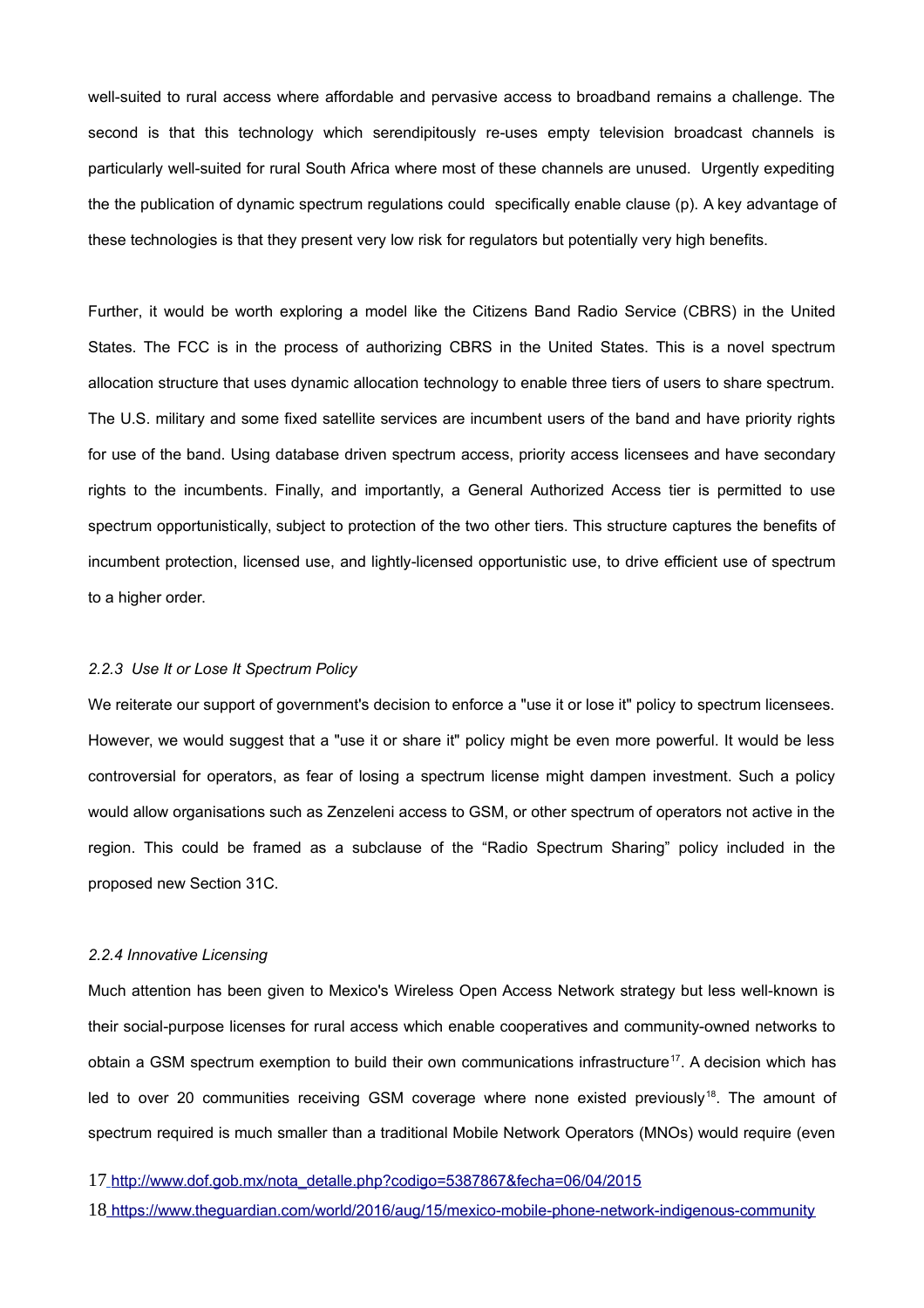2 x 2.5MHz could serve a small community) and would allow small chunks of fallow spectrum that is not of interest to larger operators to be put to good use. As explained to the Portfolio Committee, this approach could bring down the cost to communicate of most disadvantaged in South Africa from 22% to 3%[19](#page-8-0) .

This social-purpose license targeting SMMEs that "*promote the universal provision of electronic communications networks and electronic communications services and connectivity for all*" by empowering "*historically disadvantaged persons, including Black people*" could be easily fitted by expanding the provisions of Section 31 subsection 6b of the ECA: "*The Authority may prescribe the circumstances in which the use or possession of radio apparatus, does not require a radio frequency spectrum licence, including, but not limited to radio frequency spectrum allocated for use in respect of radio astronomy and other scientific uses of radio frequency spectrum that have been coordinated and agreed to by the Authority*".

This exemption could be made in combination with the policies already highlighted above to allow the non exclusive use of Spectrum to SMMEs.

Across Sub-Saharan Africa, a new generation of low-cost Mobile Network Operators (MNOs) have emerged with business models specifically oriented to rural access where traditional MNOs do not operate. These  $include$  Vanu<sup>[20](#page-8-1)</sup> in Rwanda, Amotel<sup>[21](#page-8-2)</sup> in Tanzania, Africa Mobile Networks<sup>[22](#page-8-3)</sup> in six African countries. We suggest that these innovative licensing models that have enabled these operators should be examined and adapted, to address our own rural connectivity divide. We therefore recommend that Policy and regulation should be designed to specifically encourage similar South African companies, if clause (p) of the Objects of the Act is to be enacted.

#### *2.2.5 Lower Costs of Microwave Backhaul*

The cost of licensed spectrum is prohibitive for many SMMEs. Zenzeleni Networks recommends a reduction in fees and administration for emerging low-cost standards in licensed backhaul such as 11GHz and 24GHz. We could, for example, follow other countries such as New Zealand which has simplified licenses for fixed-

<span id="page-8-0"></span><sup>19</sup> [https://www.apc.org/sites/default/files/Policy%20brief%20Cost%20to%20Communicate\\_13092016\\_FOR](https://www.apc.org/sites/default/files/Policy%20brief%20Cost%20to%20Communicate_13092016_FOR%20SUBMISSION.pdf) [%20SUBMISSION.pdf](https://www.apc.org/sites/default/files/Policy%20brief%20Cost%20to%20Communicate_13092016_FOR%20SUBMISSION.pdf)

<span id="page-8-1"></span><sup>20</sup> Vanu -<http://www.vanu.com/connectivity-as-a-service-rollout-in-rwanda/>

<span id="page-8-2"></span><sup>21</sup> Amotel - [https://wtl.be/blog/amotel-tanzanias-first-mvno-appoints-world-telecom-labs-as-its-first-supplier](https://wtl.be/blog/amotel-tanzanias-first-mvno-appoints-world-telecom-labs-as-its-first-supplier-for-gsm-and-data-networks-in-rural-tanzania/)[for-gsm-and-data-networks-in-rural-tanzania/](https://wtl.be/blog/amotel-tanzanias-first-mvno-appoints-world-telecom-labs-as-its-first-supplier-for-gsm-and-data-networks-in-rural-tanzania/)

<span id="page-8-3"></span><sup>22</sup> Africa Mobile Networks - http://www.africamobilenetworks.com/our-coverage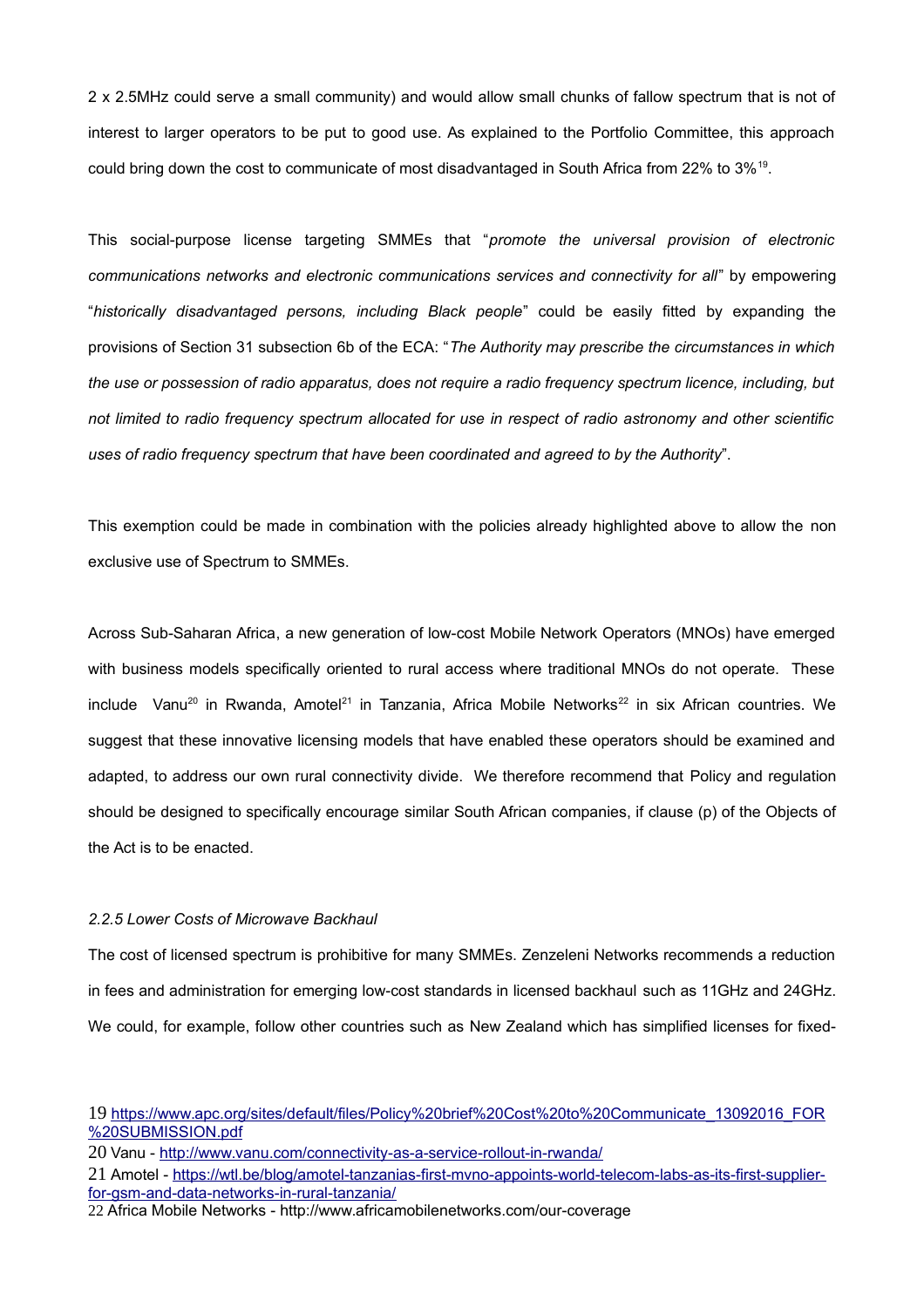links in licensed spectrum with very low annual fees $^{23}$  $^{23}$  $^{23}$ . They also outsource licensing of these links. Anyone can apply to be a certified license examiner $24$ .

#### *2.2.6 Increase Transparency and Visibility of Telecom Infrastructure*

SMMEs, as well as policy makers and regulators, need tools and resources to create effective access strategies. A necessary stepping stone in this process is transparency of the data in relation to existing and planned network infrastructure: from fibre optic network ownership, routes and technical specifications, to tower heights and locations, to wireless spectrum assignments. Lack of information and transparency makes it difficult for all actors, including civil society, the research community and the private sector, to engage in solution-oriented dialogue with policy makers and regulators. We therefore recommend an amendment to the ECA to make provision for stakeholders to be able to access such data.

Given the importance of understanding how spectrum is allocated and assigned, spectrum authorities and regulators should make information readily available and provide transparency with respect to licensed spectrum, assignments and allocations, and where spectrum is available. In South Africa, the size of these assignments is public, but not the specific frequency ranges of the spectrum assigned. That might be a trivial issue when the band allocated is fully assigned to operators, but that is not the case of for instance, the 1800 MHz band, where adding assignments to all operators, 2.5 MHz are short from the band allocated. That amount of Spectrum might be meaningless to large operators, but it can be of great use to SMMEs, as highlighted in 2.2.4 above.

Zenzeleni Networks would request changes in the Amendment Act for this information to be open, especially in the databases proposed in Sections 20B(3a) and 30(2f). This would not only be of great benefit for the SMMEs in the industry, but would allow South Africa to meet its commitments as part of the Open Government Partnerships<sup>[25](#page-9-2)</sup>. As it has committed that "*Information on government activities and decisions is open, comprehensive, timely freely available to the public and meets basic open data standards (e.g. raw data, machine readability)*." We believe that making data on spectrum assignments, fibre networks, and tower locations publicly available will lead to more informed debate on the national strategic development of

<span id="page-9-0"></span><sup>23</sup> <https://www.rsm.govt.nz/licensing/licence-fees/annual>

<span id="page-9-2"></span><span id="page-9-1"></span><sup>24</sup> <https://www.rsm.govt.nz/licensing/list-of-engineers-examiners/rsm-approved-are-arc-available> 25 <http://www.ogp.gov.za/>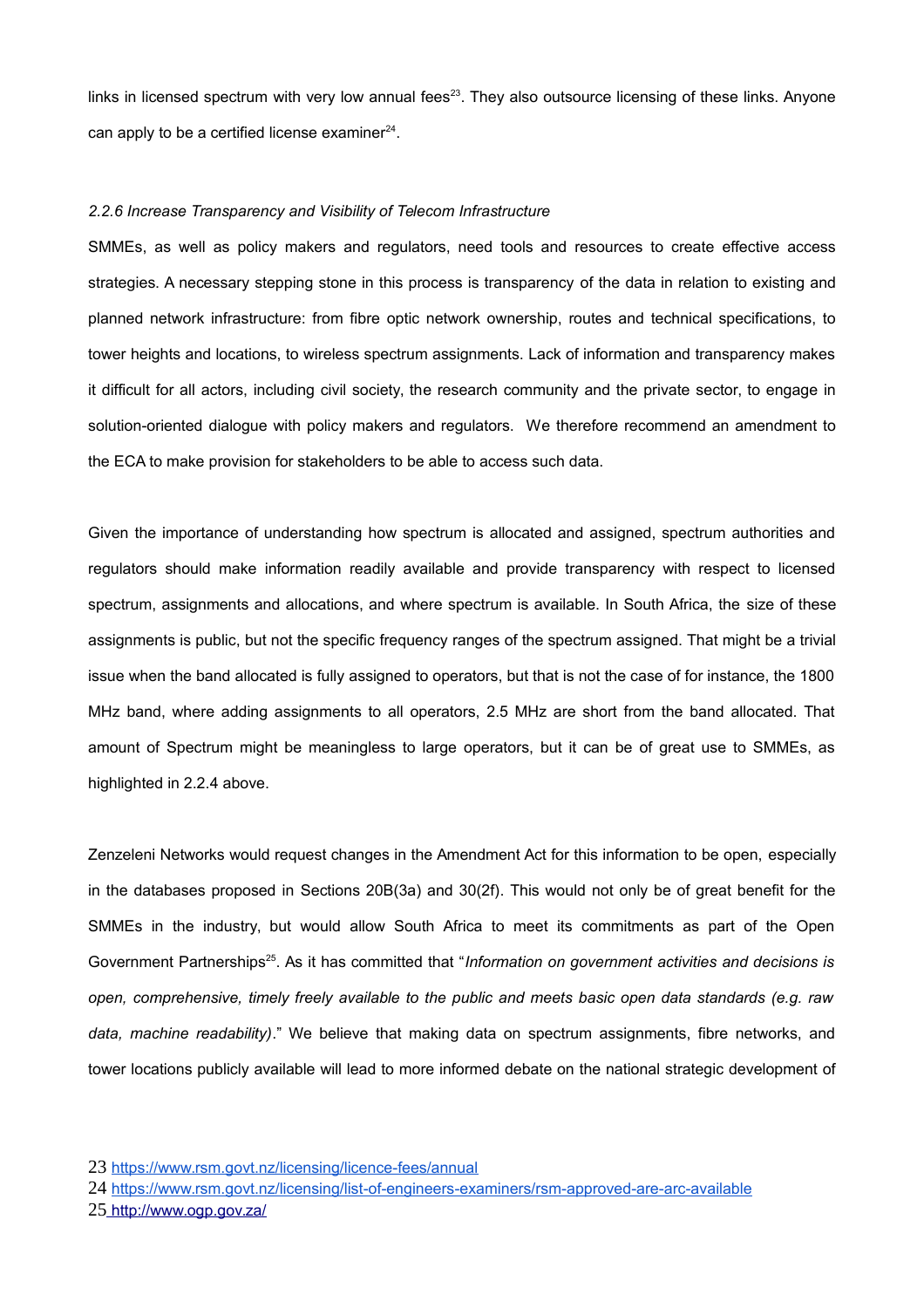telecommunications infrastructure and also to more investment as deliberate transparency in this sector will serve to increase trust.

#### *2.2.7 Wireless Open Access Networks*

A big portion of the amendments, and the debate around it is dedicated to the Wireless Open Access Network. Zenzeleni Networks considers that the WOAN is unlikely to focus on the least-served areas first and, as such, complementary strategies as the ones highlighted above are needed.

### 2.3 Include SMME Associations and experts in regulatory proceedings

The value of industry associations to stimulate SMMEs growth is critical. These organisations, specially the Internet Service Provider Association (ISPA) and the Wireless Access service Provider Association (WAPA), in which Zenzeleni is a member, should receive more formal recognition and engagement by government and the regulator.

# 2.4 Public funding for SMMEs targeting universal access

Allowing a broader range of SMMEs, including those holding an ECS and an ECNS license exemption as justified in section 2.1, will certainly contribute to the more adequate funding of SMMEs that "promote the universal provision of electronic communications networks and electronic communications services and connectivity for all" by empowering "historically disadvantaged persons, including Black people". As included in the Recommendation 19 from the ITU Telecommunications development Sector<sup>[26](#page-10-0)</sup>, additional mechanisms should be considered, such as making available dedicated Universal Service and Access Funds, or the proposed Digital Development Fund, to enable SMMEs like Zenzeleni to gain market entry and to remain sustainable. In this regard, the ECA should make reference to the following set-aside policy for SMMEs, to be able to bring SMMEs into the sector, especially to address the access gap.

<span id="page-10-0"></span>Another opportunity for community networks comes from the Preferential Procurement Regulations of 2017 which makes provision for government to set-aside 30% of appropriate categories of State procurement for purchasing from SMMEs, cooperatives as well as township and rural enterprises.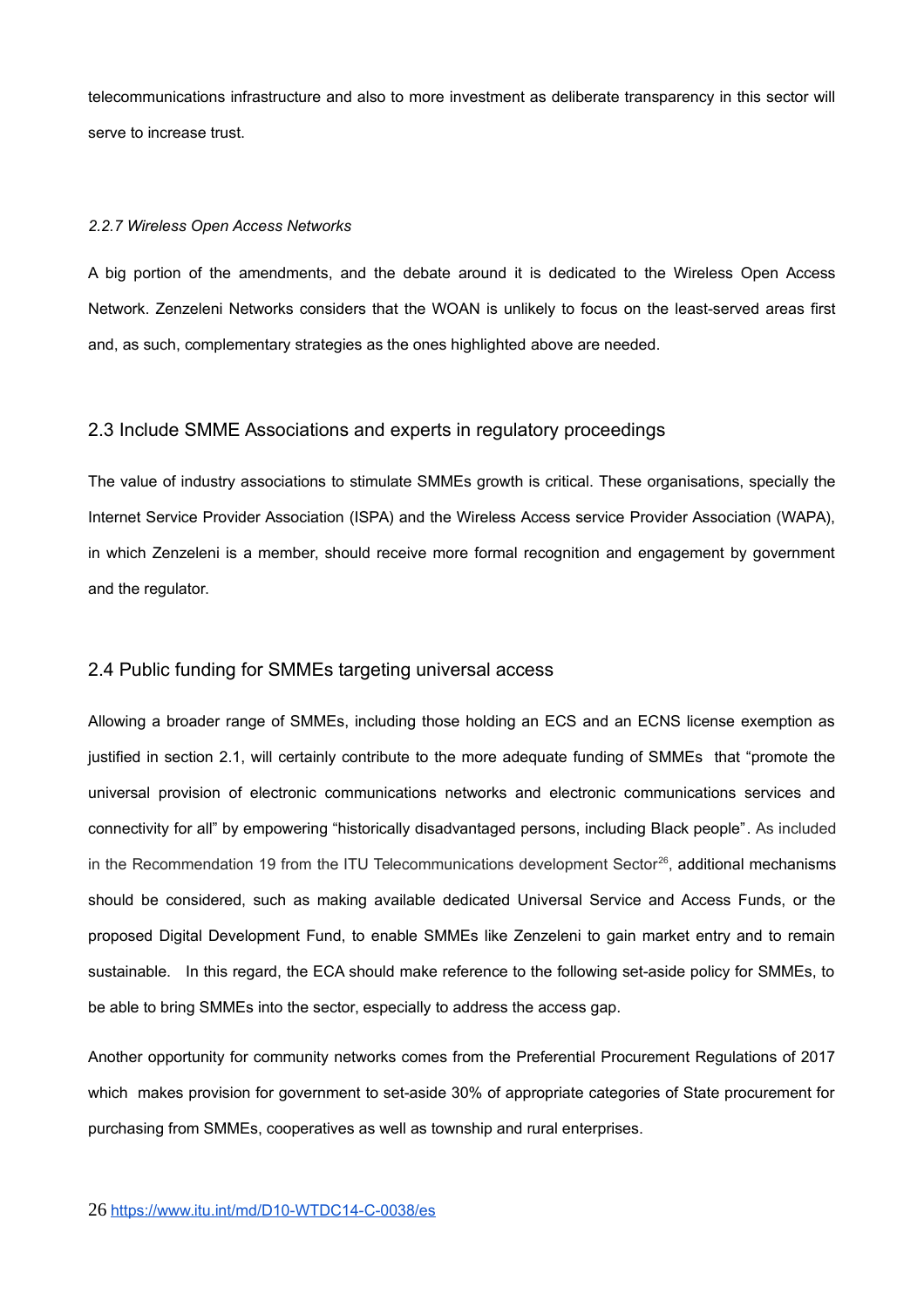A further note in respect of funding, is that we need to acknowledge that the anticipated developmental outcomes from Internet connectivity, will not emanate from the provision of infrastructure only. We have sufficient evidence of this in research conducted at UWC, and through our experience with Zenzeleni. We therefore advocate that future funding models must take into account the ICT ecosystem, in which infrastructure, together with local content, and ICT uptake and adoption are jointly funded. There is no, or scant, evidence to date that funding from the Universal Service and Access Fund (USAF), for infrastructure projects has led to developmental outcomes.

# **3. Issues related to the Access Gap and Definitions of Universal Service and Access**

In this section we would like to address what has to date been a gross oversight in policy implementation with regards to definitions and the measurement of the access gap.

## 3.1 Universal Service and Access definition

#### *The Amendment bill states:*

by the insertion in subsection (2) after paragraph *(b)* of the following

paragraph:

"(*bB*) universal service or universal access obligations or both, having identified any access gaps;";

We agree with this. We further note that in order to determine the prevailing gap, there has to be a set of definitions of what constitutes Universal Service and Access. To date these have largely been absent, save for a set of definitions which were Gazetted in 2010 – and which are now outdated.

We further note that the dissolution of the Agency, and hence a repeal of Chapter 14 is imminent. However it will be short-sighted in amending the ECA, not to compel some Government organ, perhaps the regulator, to ensure definitions are regularly updated, to take into account evolving needs of citizens, and advances in technology.

Therefore we recommend the following:

#### **ECA 2005, Section 82(3)(a) be amended as follows:**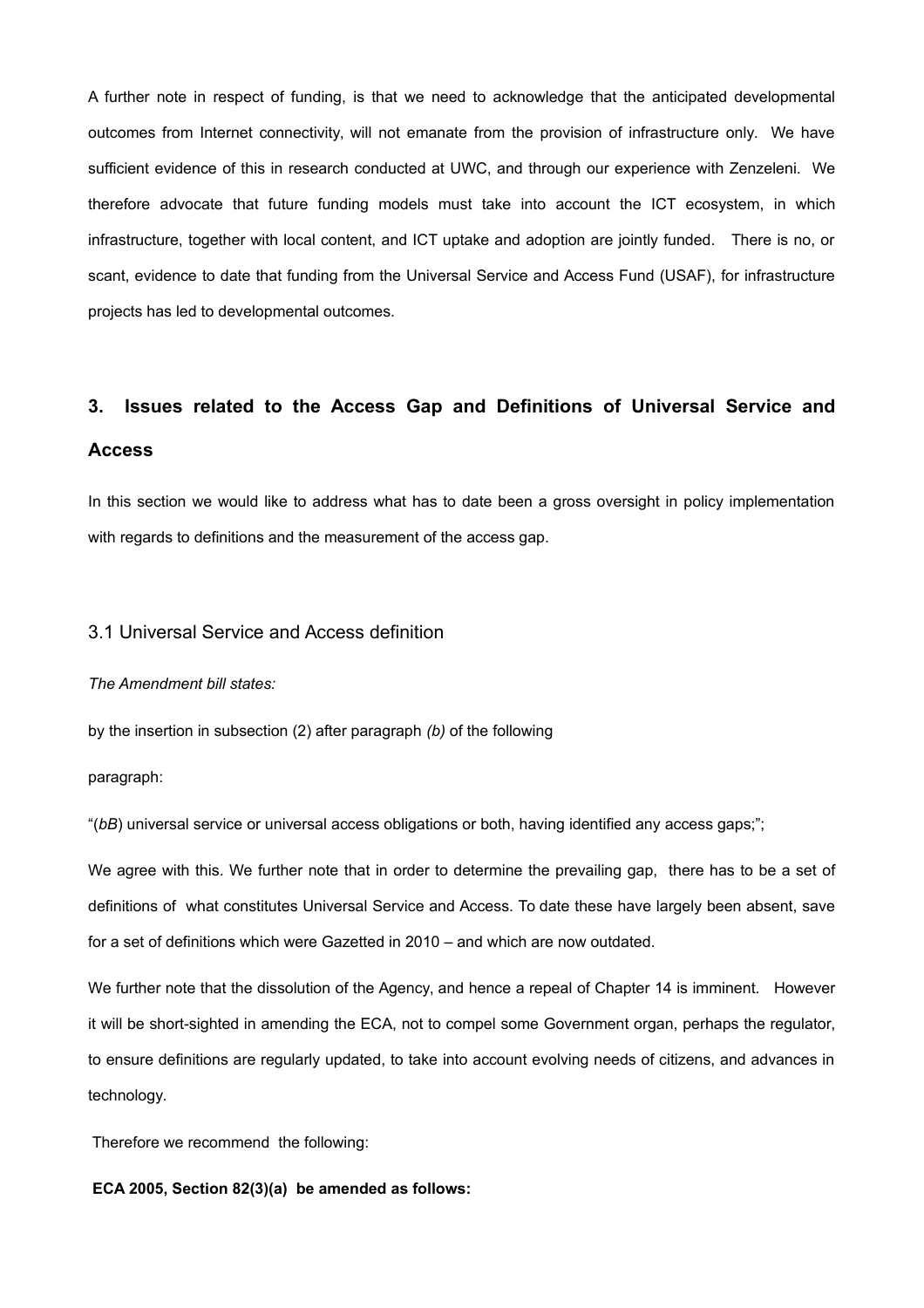· The [**Agency] Regulator** must **[from time to time]**, **every three years** with due regard to circumstances and attitudes prevailing in the Republic and after obtaining public participation to the greatest degree practicable, make recommendations to enable the Minister to determine what constitutes—

#### 3.2 Measuring the Access Gap

In addition, our comment in respect of the above Section 3 amendment is that there should be an equivalent clause, possibly in Chapter 2 (3) or Chapter 2(4), which **compels** government to ensure regular public reporting of the access gap. Without continuous measurement and reporting the extent to which the access gap is addressed will not be able to be determined.

In addition to the above, we also recommend that if Universal Service and Obligations are to be continued as a mechanism to address the access gap (although this mechanism has been largely ineffective to date), that the following amendment is also made to the proposed amendment in paragraph (a):

#### *Amendment bill states:*

*(d)* by the insertion of the following subsection after subsection (4):

"(4A) The Authority must review the regulations contemplated in subsection (4) at least every five years and the review must include an assessment of—

*(a)* the appropriateness of target levels set in universal service and universal access obligations **having duly assessed the prevailing access gap**;

- *(b)* the timelines set for achieving such targets;
- *(c)* the level of service to be provided; and
- *(d)* mechanisms to enforce compliance, including reporting frameworks."; and

On a final note regarding this section we note that the mechanisms to enforce compliance have not really worked. We therefore strongly advocate for a review of the use of Universal Service and Access obligations. Refer to proposal earlier in this submission regarding sharing of spectrum.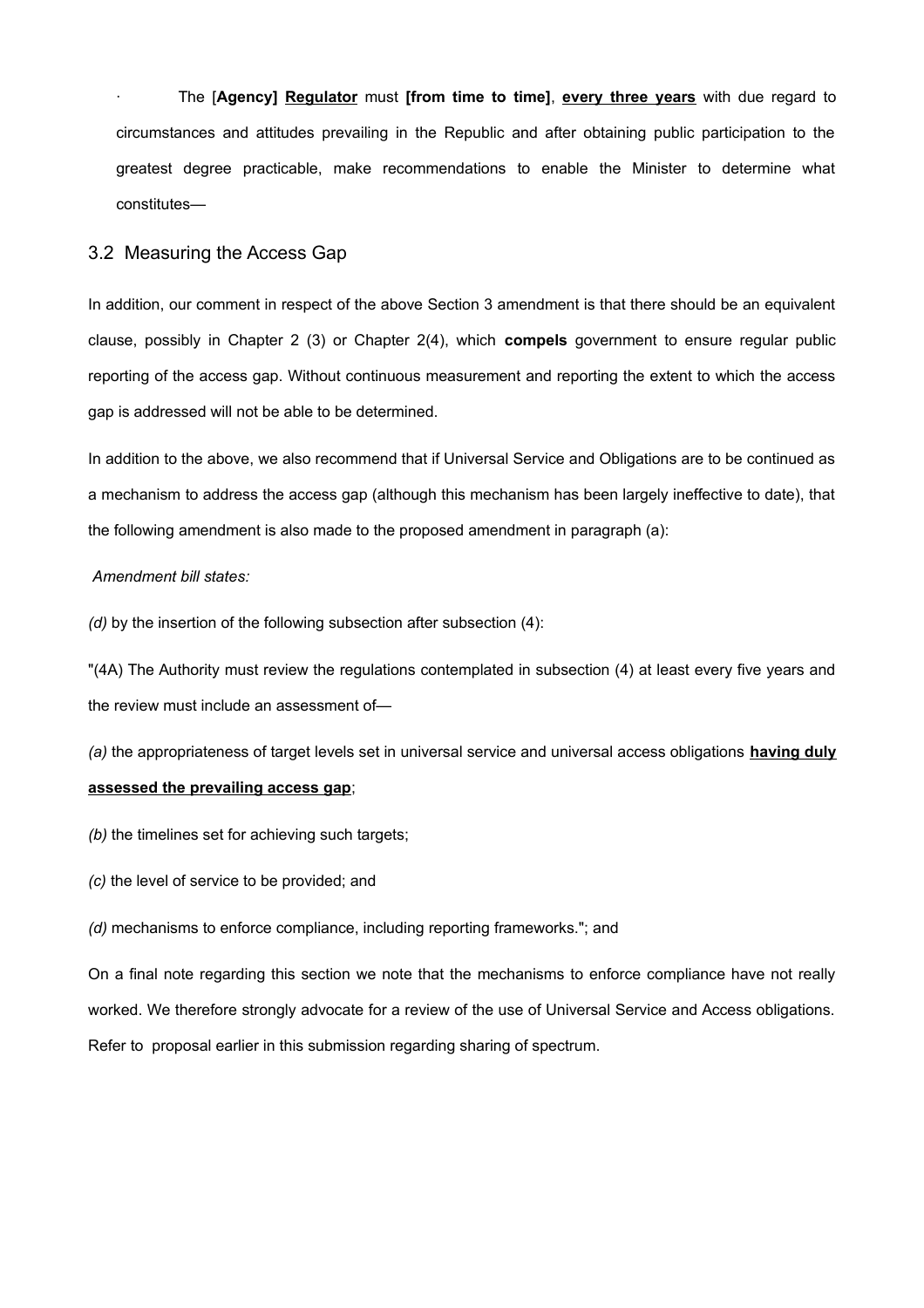# **4. Research and Development to advance the ICT Sector**

We have experienced the benefit of a partnership between a research institution and and implementing entity viz. University of the Western Cape and Zenzeleni Networks. We therefore would like to propose an addition to the following Section 2 amendment:

### **Section 2:**

*Amendment bill states:*

by the substitution for paragraph *(i)* of the following paragraph:

"(*i*) encourage research and development as well as new innovative services within the ICT sector;"; and

Following on the above proposed amendment, and in keeping with the White Paper directive in respect of R&D and innovation , it is not sufficient to only encourage, but there must be active support. We therefore recommend the following

"(*i*) encourage, **facilitate and support** research and development as well as new innovative services within the ICT sector;"; and

## **5. Conclusion**

- 1. Based on our practical experience as Zenzeleni Networks, and our evidence based as UWC researchers, we are of the view that the Bill does not address the challenges faced by SMMEs and co-operatives, especially of those that "promote the universal provision of electronic communications networks and electronic communications services and connectivity for all" by empowering "historically disadvantaged persons, including Black people".
- 2. Additional amendments are required for the Bill to "develop and promote SMMEs and cooperatives". It is clear that the current policy regime has not been able to address the rural connectivity divide and therefore the proposed amendments will enable a radical shift in the dispensation in which SMMEs are able to use innovative, community-based, bottom-up approaches to address the rural digital divide. 3. Zenzeleni Networks, APC and UWC trust that these submissions will be of assistance to the DTPS
- and to the relevant Parliamentary Portfolio Committees 4. Please do not hesitate to contact Zenzeleni Networks and/or the Association for Progressive

Communications and/or the University of the Western Cape should the DTPS or the Portfolio Committees have any queries or require any further information.